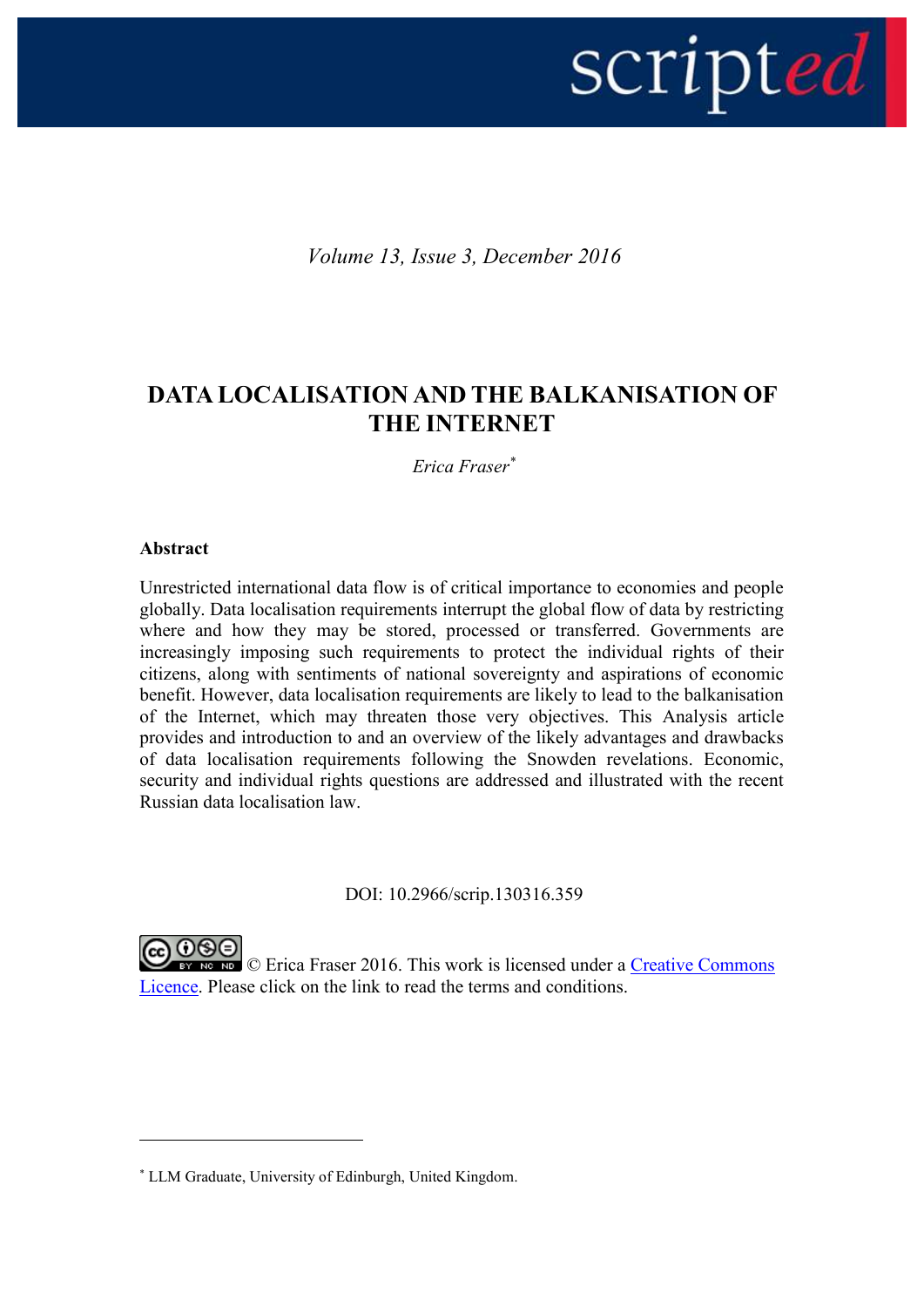### **1. Introduction**

The global flow of data has become essential to economies and people everywhere.<sup>1</sup> It has enabled development of the digital economy and revolutionary technical innovations.<sup>2</sup> Further, the Internet's borderless nature promotes individual rights by enabling users to engage in information exchange without geographic restriction, allowing the sharing of ideas, political speech, and other forms of expression.<sup>3</sup> Data localisation requirements interrupt the global flow of data by restricting where and how they may be stored, processed or transferred. Governments are increasingly imposing such requirements ostensibly to protect the individual rights of their citizens, while being commingled with sentiments of national sovereignty and aspirations of economic benefit.<sup>4</sup> In practice, however, these requirements are likely to result in the balkanisation of the Internet and adversely affect both individuals' rights and the digital economy, and should therefore be resisted.<sup>5</sup> These very concerns are being realised as recently implemented Russian data localisation laws take effect. This Analysis article will discuss the nature of data localisation requirements and examine their benefits and risks considering the example of the new Russian legislation.

#### **2. Data Localisation Laws**

1

Data localisation laws can encumber data movement across national borders or limit where and by whom they are stored or processed.<sup>6</sup> They can take the form of blanket bans on information leaving a territory or rules requiring information to be stored domestically.<sup>7</sup> Further, some countries have imposed specific restrictions amounting to forced data localisation, such as controls on the transfer of data in specific sectors such as finance or health, strict requirements for obtaining the data subject's consent prior to international data transfer (which is particularly difficult when data from more than one individual are commingled), or burdensome regulatory approvals for international data transfer.<sup>8</sup> Such laws exist in several developed and developing countries in various forms and degrees, including Canada, Vietnam, Indonesia,

<sup>1</sup> A Chander and U Lê, "Data Nationalism" (2015) 64 *Emory Law Journal* 677-739, at 721.

<sup>&</sup>lt;sup>2</sup> U Ahmed and A Chander, "Information Goes Global: Protecting Privacy, Security, and the New Economy in a World of Cross-border Data Flows" (2015) *UC Davis Legal Studies Research Paper*  Series, Research Paper No 480 available at<http://ssrn.com/abstract=2731888> (accessed 9 Nov 16); J Hill, "A Balkanized Internet? The Uncertain Future of Global Internet Standards" (2012) *Georgetown Journal of International Affairs* 49-58, at 49.

<sup>3</sup> D Castro, "The False Promise of Data Nationalism" (2013) *Info Tech & Innovation Found* available at <http://www2.itif.org/2013-false-promise-data-nationalism.pdf> (accessed 8 Nov 16), at 10.

<sup>4</sup> C Millard, "Forced Localization of Cloud Services: Is Privacy the Real Driver?" (2015) 2 *IEEE Cloud Computing* 10-15 available at<http://ssrn.com/abstract=2605926> (accessed 8 Nov 2016), at 5.

 $<sup>5</sup>$  Chander and Lê, note 1 above, at 714.</sup>

 $^6$  Hill, note 2 above, at 3; Chander and Lê, note 1 above, at 680.

<sup>7</sup> N Mishra, "Data Localization Laws in a Digital World" (2016) *Public Sphere Journal* 135-158, at 139, available at http://publicspherejournal.com/wp-content/uploads/2016/02/06.data protection.pdf (accessed 8 Nov 16); Chander and Lê, note 1 above, at 680.

 $8$  Mishra, note 7 above, at 139; Chander and Lê, note 1 above, at 680; Ahmed and Chander, note 2 above, at 6.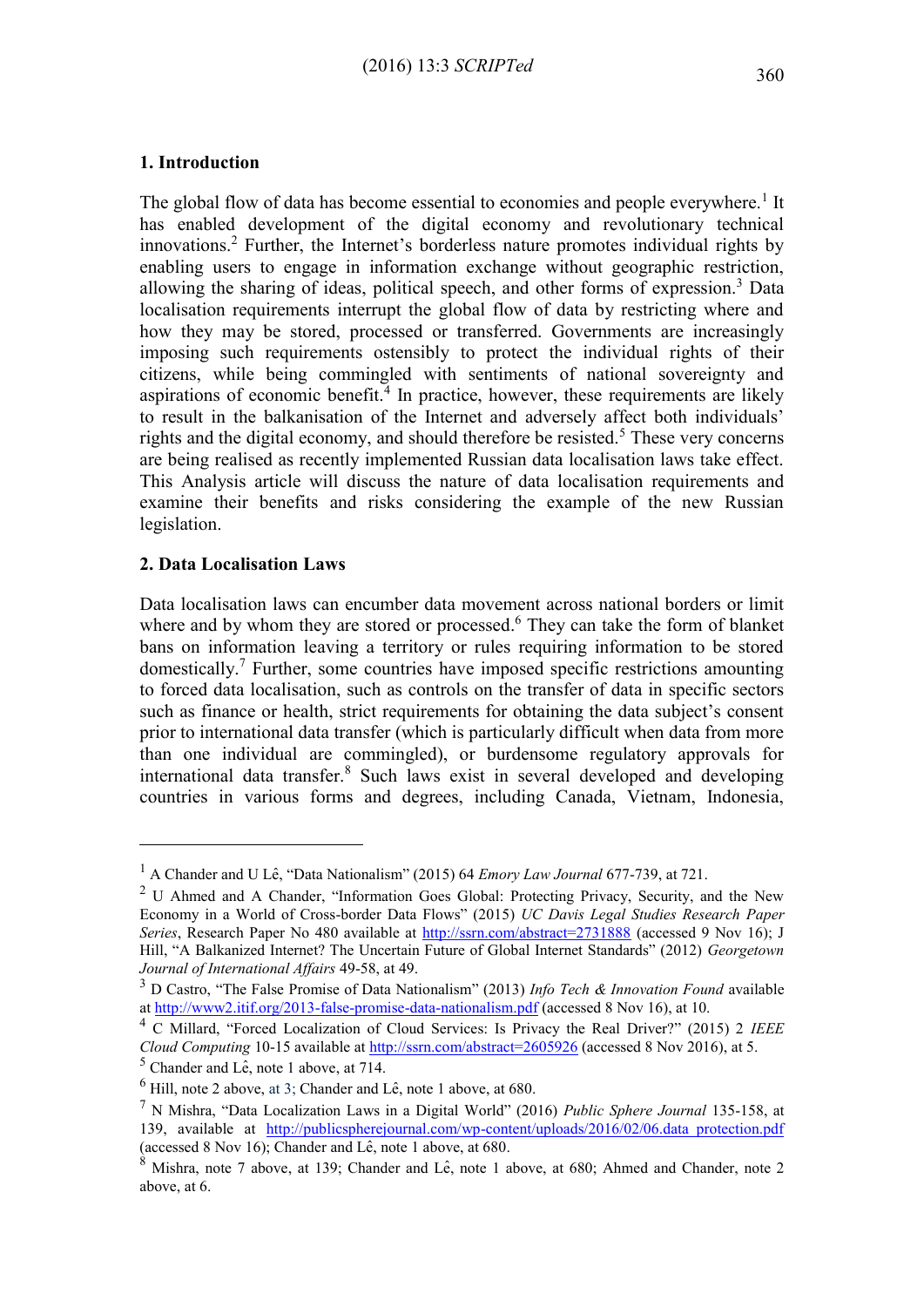Brunei, Iran, China, Brazil, India, Australia, Korea, Nigeria, and most recently, Russia.<sup>9</sup> Additional countries are actively contemplating introducing data localisation laws.<sup>10</sup> In response to this trend, global companies are increasingly establishing local servers in countries with such requirements. $1\overline{1}$ 

Data localisation laws are largely aimed at protecting individuals' fundamental rights online in the face of foreign surveillance and widespread privacy violations, as well as providing a competitive advantage to local companies amid the globalisation of the digital economy.<sup>12</sup> While such restrictions have been considered since the advent of international data networks, the recent increase in legislation has been in direct response to Edward Snowden's 2013 disclosures revealing the United States National Security Agency's (NSA) widespread foreign surveillance activities targeting both American and foreign citizens and companies through its PRISM program.<sup>13</sup> Further, the complicity of US companies with the NSA has led some to the conclusion that only domestic firms operating exclusively within national borders should be entrusted with their citizens' data.<sup>14</sup>

# **3. Technical Considerations**

# *3.1 Balkanisation*

<u>.</u>

The Internet is largely "open, interoperable and unified."<sup>15</sup> It was developed essentially without regard for national borders as data are routed across the network autonomously and automatically via the most efficient paths.<sup>16</sup> Data move from location to location quickly and in a seemingly arbitrary and unpredictable manner, generally without the user's knowledge or consent.<sup>17</sup> That free flow of data across

<sup>9</sup> C Bowman, "A Primer on Russia's New Data Localization Law" (2015) Proskauer Privacy Law Blog available at [http://privacylaw.proskauer.com/2015/08/articles/international/a-primer-on-russias-new](http://privacylaw.proskauer.com/2015/08/articles/international/a-primer-on-russias-new-data-localization-law/)[data-localization-law/](http://privacylaw.proskauer.com/2015/08/articles/international/a-primer-on-russias-new-data-localization-law/) (accessed 8 Nov 16); Mishra, note 7 above, at 139.

 $10$  J Hill, "The Growth Of Data Localization Post-Snowden: Analysis And Recommendations For U.S. Policymakers And Business Leaders" (2014) *The Hague Institute for Global Justice, Conference on the Future of Cyber Governance* 1-34, at 4, available at<http://ssrn.com/abstract=2430275> (accessed 8 Nov 16).

<sup>&</sup>lt;sup>11</sup> See eg Y Sverdlik "First Two Microsoft Data Centers Coming to Canada in 2016" (2015) available at [http://www.datacenterknowledge.com/archives/2015/06/03/first-two-microsoft-data-centers-coming](http://www.datacenterknowledge.com/archives/2015/06/03/first-two-microsoft-data-centers-coming-to-canada-in-2016/)[to-canada-in-2016/](http://www.datacenterknowledge.com/archives/2015/06/03/first-two-microsoft-data-centers-coming-to-canada-in-2016/) (accessed 8 Nov 16); CBC News, "Amazon Will Open its First Canadian Data Centre in Montreal" (2016) available at [http://www.cbc.ca/news/canada/montreal/amazon-aws](http://www.cbc.ca/news/canada/montreal/amazon-aws-montral-data-center-1.3405616)[montral-data-center-1.3405616](http://www.cbc.ca/news/canada/montreal/amazon-aws-montral-data-center-1.3405616) (accessed 8 Nov 16).

<sup>12</sup> C Kuner, "Data Nationalism and Its Discontents" (2014) 64 *Emory Law Journal* 2089-2098, at 2090, 2092, 2097; M Geist, "The Trouble with the TPP, Day 12: Restrictions on Data Localization Requirements" (2016) available at [http://www.michaelgeist.ca/2016/01/the-trouble-with-the-tpp-day-](http://www.michaelgeist.ca/2016/01/the-trouble-with-the-tpp-day-12-restrictions-on-data-localization-requirements/)[12-restrictions-on-data-localization-requirements/](http://www.michaelgeist.ca/2016/01/the-trouble-with-the-tpp-day-12-restrictions-on-data-localization-requirements/) (accessed 8 Nov 16); Opinion of the European Data Protection Supervisor on the Commission Communication on Internet Policy and Governance – Europe's role in shaping the future of Internet Governance (23 June 2014) available at [https://secure.edps.europa.eu/EDPSWEB/webdav/site/mySite/shared/Documents/Consultation/Opinion](https://secure.edps.europa.eu/EDPSWEB/webdav/site/mySite/shared/Documents/Consultation/Opinions/2014/14-06-23_Internet_Governance_EN.pdf)  $s/2014/14-06-23$  Internet Governance EN.pdf (accessed 8 Nov 16), at 10.

<sup>13</sup> Mishra, note 7 above, at 138; Kuner, note 12 above, at 2090.

 $14$  Hill, note 10 above, at 6, 19.

<sup>&</sup>lt;sup>15</sup> Hill, note 2 above.

<sup>16</sup> Chander and Lê, note 1 above, at 680; Ahmed and Chander, note 2 above, at 2.

<sup>17</sup> J Daskal, "The Un-Territoriality Of Data" (2015) 125 *Yale Law Journal* 326-398, at 330.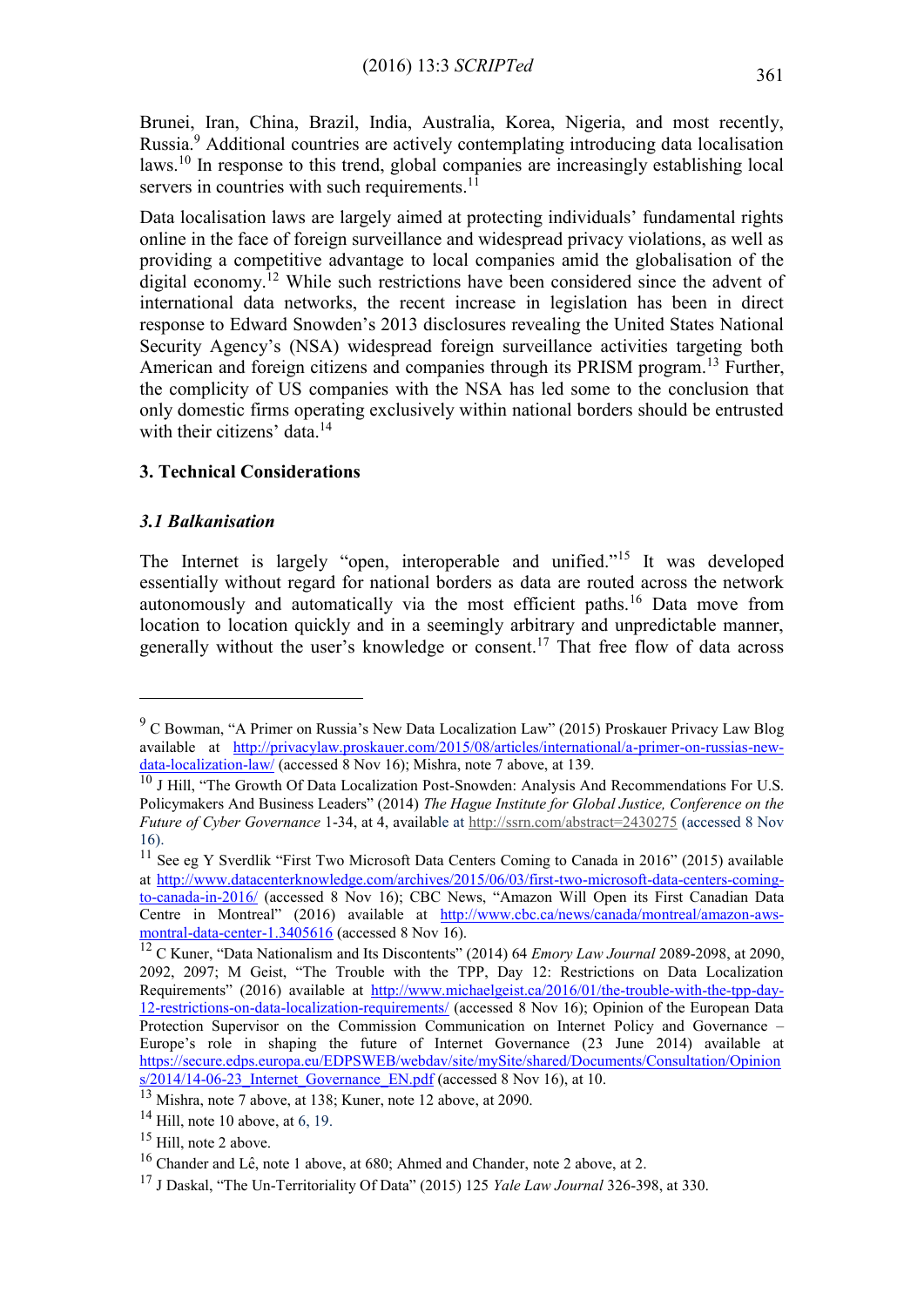borders has enabled unprecedented technical efficiencies and economies of scale in storing and processing data.<sup>18</sup> For example, a borderless Internet has enabled technical innovations like cloud computing, which spreads data across various data centres to make affordable and convenient on-demand access to a shared pool of processing or storage facilities, while the actual physical location(s) of the data remains largely invisible to users.<sup>19</sup>

The strengthening of national borders through data localisation laws is likely to balkanise the Internet,  $20$  fragmenting the global network into "various distinct, idiosyncratic '(I)nternets," resulting in delays, inefficiencies, and higher costs.<sup>21</sup> If localisation requirements become widespread, the Internet would require significant redesign of its technical architecture and governance structures.<sup>22</sup> Data localisation would also require global service providers to build or rent physical infrastructure in each jurisdiction. The associated costs and administrative burdens may render infeasible the provision of many global services currently taken for granted by Internet users.<sup>23</sup> Moreover, Internet users and businesses active in the global digital economy would find themselves operating in a "complex array of different jurisdictions imposing conflicting mandates and conferring conflicting rights."<sup>24</sup> Companies may particularly be reticent to invest in local infrastructure in developing countries that lack necessary political stability, a sufficient power grid, and/or supporting laws protecting privacy, data protection, and intellectual property, leaving gaps in Internet service in those countries.<sup>25</sup> This prospect has caused widespread concern. For example, the Organisation for Economic Co-operation and Development (OECD) has warned nations against imposing "barriers to the location, access and use of cross-border data facilities and functions" to "ensure cost effectiveness and other efficiencies."<sup>26</sup> The technical drawbacks of localisation requirements would jeopardise the benefits individual users and businesses enjoy from integrating global communications and the digital economy.<sup>27</sup>

<sup>18</sup> Castro, note 3 above, at 10.

<sup>&</sup>lt;sup>19</sup> Chander and Lê, note 1 above, at 681; P Mell and T Grance, "The NIST Definition of Cloud Computing" (2011) *NIST Special Publication 800-145* available at <http://nvlpubs.nist.gov/nistpubs/Legacy/SP/nistspecialpublication800-145.pdf> (accessed 8 Nov 16). <sup>20</sup> Ahmed and Chander, note 2 above, at 1; Chander and Lê, note 1 above, at 680.

<sup>21</sup> S Meinrath, "We Can't Let the Internet Become Balkanized" (2013) *Slate* available at [http://www.slate.com/articles/technology/future\\_tense/2013/10/internet\\_balkanization\\_may\\_be\\_a\\_side](http://www.slate.com/articles/technology/future_tense/2013/10/internet_balkanization_may_be_a_side_effect_of_the_snowden_surveillance.html) effect of the snowden surveillance.html (accessed 8 Nov 16).

 $22$  Hill, note 10 above, at 4.

<sup>23</sup> Chander and Lê, note 1 above, at 681.

<sup>24</sup> Meinrath, note 21 above.

<sup>25</sup> Mishra, note 7 above, at 148; N Lehrer, "African Datacenters: Understanding Challenges in Emerging Infrastructure in Developing Countries" (2014) available at [http://tech.co/african](http://tech.co/african-datacenters-2014-09)[datacenters-2014-09](http://tech.co/african-datacenters-2014-09) (accessed 8 Nov 16).

 $^{26}$  Organisation For Economic Co-operation and Development (OECD), "OECD Council Recommendation on Principles for Internet Policy Making" (2011) available at <http://www.oecd.org/sti/ieconomy/49258588.pdf> (accessed 8 Nov 16); Chander and Lê, note 1 above, at 722.

 $^{27}$  Hill, note 2 above, at 49; Hill, note 10 above, at 4; Mishra, note 7 above, at 142; Chander and Lê, note 1 above, at 728-30.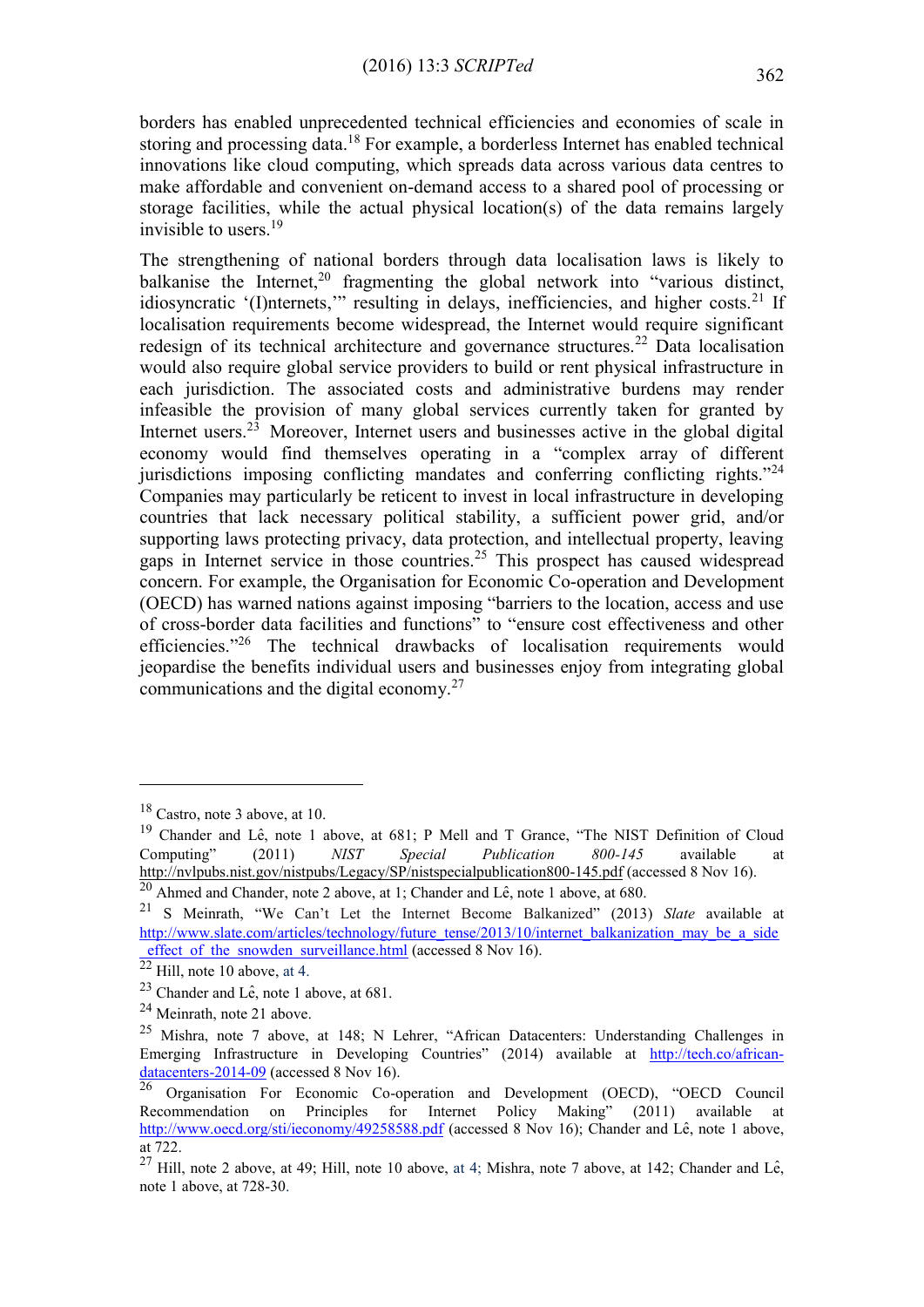#### *3.2 Data Security*

Data localisation restrictions are promoted as a means to enhance data security, thereby protecting the privacy and security of personal information against nongovernmental actors.<sup>28</sup> However, localisation may in fact result in less security. Data security is maintained through best practices and state-of-the art technology. In a bestcase scenario, local storage would have no better access to such practices and technologies than leading global companies. In many cases, though, local storage providers may not apply the same rigour as global providers do due to fewer financial resources and less available expertise, less competitive need to draw customers, or the presence of technological restrictions.<sup>29</sup> For example, localisation requirements would make it impossible for local service providers to employ data security techniques on a global scale that would otherwise be accessible through infrastructure available through the Internet such as sharding, obfuscation, and the distributed storage of backup copies.<sup>30</sup> Moreover, centralising vast quantities of information in a limited number of data centres within a jurisdiction creates an enticing target for those seeking illicit access.<sup>31</sup> In light of these weaknesses, businesses may incur legal liability and suffer lower consumer trust as a consequence of being limited to data processing and/or storage to within the borders of jurisdictions with relatively lower levels of data security.<sup>32</sup> Therefore, data are likely more secure in the absence of data localisation laws, where users are able to select from globally competitive service providers.<sup>33</sup>

## **4. Individual Rights**

The protection of fundamental rights in regard to the online transfer and storage of data is a legitimate concern for states.<sup>34</sup> The physical disconnection between the location of data and that of its user at any specific time undercuts the protection of rights laws, the application of which are location-based.<sup>35</sup> Protecting fundamental rights "requires an element of control by state actors that is severely lacking when the breach is committed by the authorities of a third country and where the effect of that breach is ultimately only experienced on the territory of a third country."<sup>36</sup> Therefore,

 $28$  Chander and Lê, note 1 above, at 718.

<sup>29</sup> *Ibid*, 716, 717, 719; J Arlen and B O'Connor, "Xenophobia is Hard on Data: Forced Localization, Data Storage, and Business Realities" (2015) *SecTor* available at [http://www.sector.ca/Program/Sessions/Session-Details/xenophobia-is-hard-on-data-forced](http://www.sector.ca/Program/Sessions/Session-Details/xenophobia-is-hard-on-data-forced-localization-data-storage-and-business-realities)[localization-data-storage-and-business-realities](http://www.sector.ca/Program/Sessions/Session-Details/xenophobia-is-hard-on-data-forced-localization-data-storage-and-business-realities) (accessed 8 Nov 16).

<sup>&</sup>lt;sup>30</sup> P Ryan, S Falvey and R Merchant, "When the Cloud Goes Local: The Global Problem with Data Localization" (2013) 46 Computer 54-59, at 54, 56; Daskal, note 17 above, at 368.

<sup>&</sup>lt;sup>31</sup> Chander and Lê, note 1 above, at 719; Kuner, note 12 above, at 2095-96.

<sup>32</sup> Mishra, note 7 above, at 141-42.

<sup>33</sup> Ahmed and Chander, note 2 above, at 6.

 $34$  Hill, note 10 above, at 5.

<sup>35</sup> Daskal, note 17 above, at 329.

<sup>36</sup>J Rauhofer and C Bowden, "Protecting Their Own: Fundamental Rights Implications for EU Data Sovereignty in the Cloud" (2013) *University of Edinburgh School of Law Research Paper Series No 2013/28* 1-29, at 25 available at<https://ssrn.com/abstract=2283175> (accessed 8 Nov 16).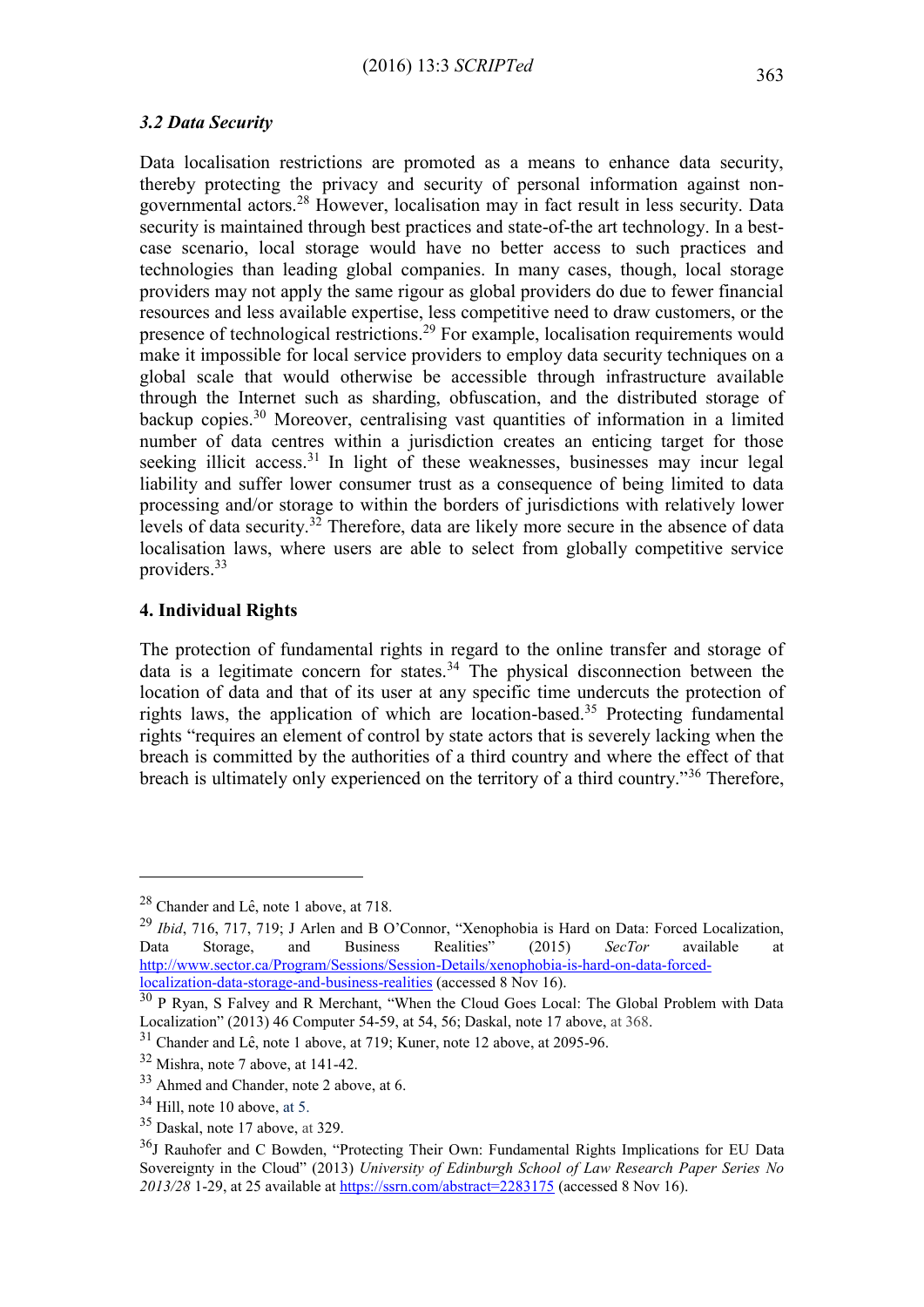the use of localisation requirements to prevent the transfer of data abroad can be used as a means for protecting the individual rights of citizens.<sup>37</sup>

# *4.1 Foreign Surveillance*

Preventing foreign surveillance is a widespread justification for data localisation laws, which is grounded in the belief that placing data abroad jeopardises security and privacy.<sup>38</sup> This issue has drawn increased attention since Edward Snowden's recent disclosures revealed extensive NSA foreign surveillance operations.<sup>39</sup> As mentioned above, the exposure of the NSA's systematic violations of individual privacy rights drove both public and government opinion in favour of legislation to keep data within national borders to protect individual rights.<sup>40</sup> While the US has attracted much negative attention for its widespread foreign surveillance activities, they are not alone in employing such tactics.<sup>41</sup> With respect to the protection of individual rights, foreign intelligence services' access to information is legitimately concerning as data subjects often do not enjoy the protection of constitutional or other human rights legislation in the surveilling country.<sup>42</sup> Further, data localisation requirements can serve as a public repudiation of foreign governments and complicit companies engaged in such tactics.<sup>43</sup>

It is unlikely that data localisation restrictions will actually limit other countries' ability to conduct foreign surveillance activities. For example, the new Russian data localisation law offers only weak protection from foreign surveillance since copies of data relating to Russian citizens may be transferred internationally and stored on servers outside Russia.<sup>44</sup> Localisation does not prevent surveillance, as physical access to the data storage or processing facilities is not technically necessary in order to conduct surveillance activities.<sup>45</sup> Further, localisation requirements may in fact facilitate foreign surveillance by centralising information in a particular country, thereby allowing agencies to concentrate their surveillance efforts.<sup>46</sup> Even where

<sup>37</sup> See eg *Directive 95/46/EC of the European Parliament and of the Council of 24 October 1995 on the Protection of Individuals with Regard to the Processing of Personal Data and on the Free Movement of Such Data,* art 25

available at <http://eur-lex.europa.eu/LexUriServ/LexUriServ.do?uri=CELEX:31995L0046:en:HTML> (accessed 8 Nov 16).

<sup>38</sup> Chander and Lê, note 1 above, at 679-80.

<sup>39</sup> G Greenwald and E MacAskill, "Boundless Informant: The NSA's Secret Tool to Track Global Surveillance Data" (2013) *The Guardian* available at

<http://www.theguardian.com/world/2013/jun/08/nsa-boundless-informant-global-datamining> (accessed 8 Nov 16).

<sup>40</sup> Chander and Lê, note 1 above, at 679; N Hopkins, "UK Gathering Secret Intelligence via Covert NSA Operation" (2013) *The Guardian* available at

<http://www.theguardian.com/technology/2013/jun/07/uk-gathering-secret-intelligence-nsa-prism>

<sup>(</sup>accessed 8 Nov 16); G Greenwald and E MacAskill, "NSA Prism Program Taps in to User Data of Apple, Google and Others" (2013) *The Guardian* available at <http://www.theguardian.com/world/2013/jun/06/us-tech-giants-nsa-data> (accessed 8 Nov 16).

<sup>41</sup> Greenwald and MacAskill, note 39 above; Chander and Lê, note 1 above, at 715, 717.

<sup>42</sup> Kuner, note 12 above, at 2094.

<sup>43</sup> Hill, note 10 above, at 23.

<sup>44</sup> Millard, note 4 above, at 4.

<sup>45</sup> *Ibid*; Chander and Lê, note 1 above, at 715; Daskal, note 17 above, at 369-70.

<sup>46</sup> Chander and Lê, note 1 above, at 717.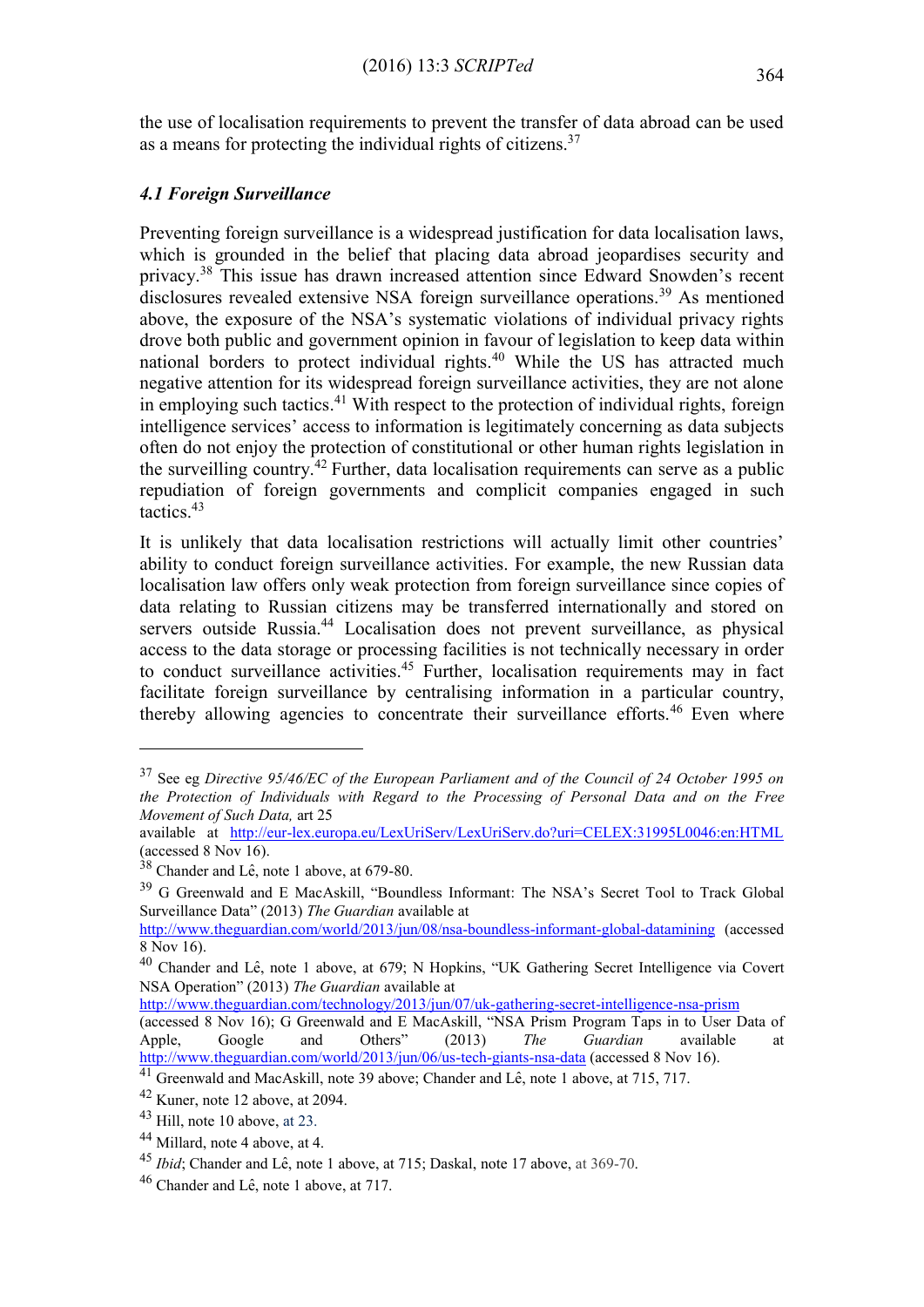foreign companies are required to localise their data, this may not be sufficient to prevent the enforcement of foreign legal mechanisms.<sup>47</sup> Moreover, while governments denounce foreign surveillance on behalf of their citizens, many of those same governments secretly share intercepted information with others, such as among the members of the Five Eyes community (of which Australia and Canada have imposed data localisation requirements) and bilaterally between Germany's BND and America's NSA (although Germany has been outspoken in criticising the PRISM program, and its leading telecom company is contemplating a localised German-only network).<sup>48</sup> In light of this, localisation is not an effective means of keeping data from foreign intelligence agencies.<sup>49</sup> It has even been argued that localisation requirements may be used by governments as a tactic to maximise bargaining power with the foreign intelligence agencies.<sup>50</sup>

#### *4.2 Domestic Surveillance*

Data localisation laws can also be used as a tool for governments to ensure that data are available to domestic law enforcement for investigative and evidence gathering purposes.<sup>51</sup> This is motivated by a fear of the difficulties associated with compelling information from foreign businesses storing or processing data overseas.<sup>52</sup> However, there are reasonable alternatives available to domestic law enforcement to access data such as domestic legal authority to compel companies operating within their borders to disclose information stored abroad, or by relying on bilateral Mutual Legal Assistance Treaties (although there are concerns about the timeliness, effectiveness and protection for individual rights under such agreements).<sup>53</sup> When these mechanisms are unavailable or unsuccessful, data localisation requirements may not be an effective means to ensure that data is available to domestic law enforcement due to difficulties enforcing such laws.<sup>54</sup> Further, employing data localisation laws to facilitate information collection powers over citizens' data can create risks to individual rights where governments may exercise greater coercive power over domestic businesses storing data to circumvent legal protections. Large, global

<sup>47</sup> See however *Microsoft v. United States*, where in July 2016, the United States Court of Appeals for the Second Circuit ruled that a warrant issued under Section 2703 of the Stored Communications Act cannot compel American companies to produce data stored in servers outside the United States.

<sup>48</sup> Editors, "'Prolific Partner': German Intelligence Used NSA Spy Program" (2013) *Spiegel Online International* available at [http://www.spiegel.de/international/germany/german-intelligence-agencies](http://www.spiegel.de/international/germany/german-intelligence-agencies-used-nsa-spying-program-a-912173.html)[used-nsa-spying-program-a-912173.html](http://www.spiegel.de/international/germany/german-intelligence-agencies-used-nsa-spying-program-a-912173.html) (accessed 10 Nov 16); F Dohmen and G Traufetter, "Spy-Proofing: Deutsche Telekom Pushes for All-German Internet" (2013) *Spiegel Online Intternational*  available at [http://www.spiegel.de/international/germany/deutsche-telekom-pushes-all-german](http://www.spiegel.de/international/germany/deutsche-telekom-pushes-all-german-internet-safe-from-spying-a-933013.html)[internet-safe-from-spying-a-933013.html](http://www.spiegel.de/international/germany/deutsche-telekom-pushes-all-german-internet-safe-from-spying-a-933013.html) (accessed 10 Nov 16); E MacAskill, J Ball and K Murphy, "Revealed: Australian Spy Agency Offered to Share Data about Ordinary Citizens" (2013) *The Guardian* available at [http://www.theguardian.com/world/2013/dec/02/revealed-australian-spy-agency](http://www.theguardian.com/world/2013/dec/02/revealed-australian-spy-agency-offered-to-share-data-about-ordinary-citizens)[offered-to-share-data-about-ordinary-citizens](http://www.theguardian.com/world/2013/dec/02/revealed-australian-spy-agency-offered-to-share-data-about-ordinary-citizens) (accessed 10 Nov 16); Chander and Lê, note 1 above, at 716.

<sup>49</sup> Chander and Lê, note 1 above, at 716.

<sup>50</sup> Hill, note 10 above, at 22.

<sup>51</sup> *Ibid*.

<sup>52</sup> *Ibid*.

<sup>53</sup> Chander and Lê, note 1 above, at 733-735; R Shah, "Law Enforcement and Data Privacy: A Forward-Looking Approach" (2015) 125 *Yale Law Journal* 543-558.

<sup>54</sup> Chander and Lê, note 1 above, at 732.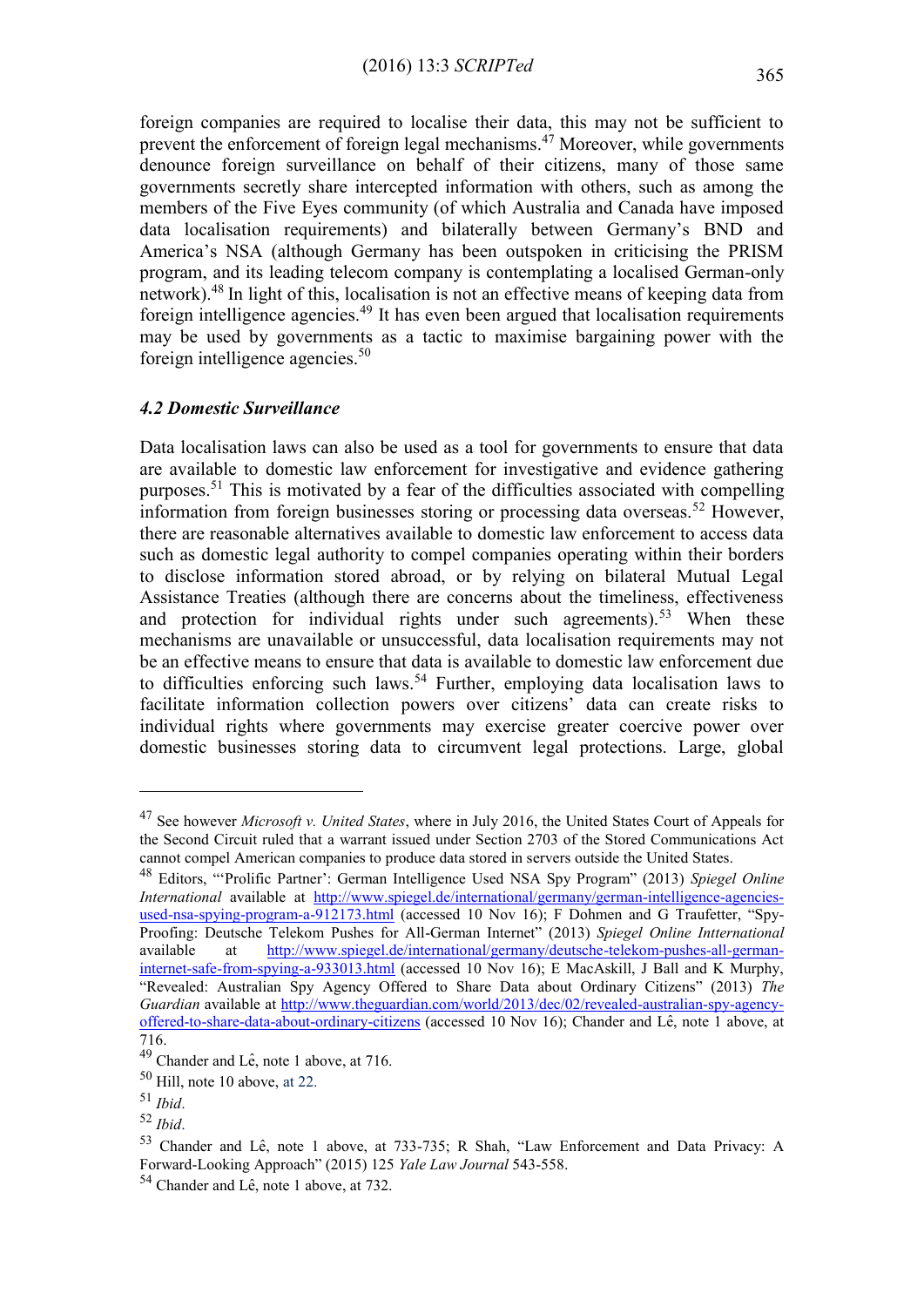businesses, on the other hand, are more likely to resist or at least notify data subjects of disclosure demands.<sup>55</sup>

# *4.3 Political Repression*

As mentioned above, the Internet is an important tool for individuals to communicate globally, and has furthered "individual participation in the political process, increased transparency of governmental activities, and promoted fundamental rights."<sup>56</sup> Conversely, information control is central to the operation of authoritarian regimes that derive their authority in part by suppressing adverse information.<sup>57</sup> As such, strict data localisation laws can enable political oppression by bringing information under governmental control and threatening individual rights such as the rights to privacy, data protection, antidiscrimination and freedom of expression, and democratic values.<sup>58</sup> For example, the Vietnamese *Decree on Management, Provision, and Use of Internet Services and Information Content Online* requires that organisations and enterprises "have at least [one] server system in Vietnam serving the inspection, storage, and provision of information at the request of competent authorities" as a means of enforcing its information control and censorship laws banning the provision or use of the Internet to oppose the regime or threaten national security, social order, and safety.<sup>59</sup>

Protection for freedom of expression, including the right to impart and receive information "regardless of frontiers", is established in the *Universal Declaration of Human Rights* and the *International Covenant on Civil and Political Rights*, and affirmed by the EU *Charter of Fundamental Rights*. <sup>60</sup> An open Internet enhances liberty as political dissidents often rely on foreign speech platforms to disseminate information.<sup>61</sup> Data localisation can erode this benefit by preventing dissidents from using foreign-based services or shrinking the services available to citizens, as businesses will be reticent to operate data centres in authoritarian countries with strong state censorship and surveillance  $laws.<sup>62</sup>$ 

[https://www.google.com/transparencyreport/userdatarequests/legalprocess/#how\\_does\\_google\\_respond](https://www.google.com/transparencyreport/userdatarequests/legalprocess/#how_does_google_respond) (accessed 14 Apr 2016); C Timberg, "Apple, Facebook, Others Defy Authorities, Increasingly Notify Users of Secret Data Demands after Snowden Revelations" (2015) *The Washington Post* available at [https://www.washingtonpost.com/business/technology/apple-facebook-others-defy-authorities](https://www.washingtonpost.com/business/technology/apple-facebook-others-defy-authorities-increasingly-notify-users-of-secret-data-demands-after-snowden-revelations/2014/05/01/b41539c6-cfd1-11e3-b812-0c92213941f4_story.html)[increasingly-notify-users-of-secret-data-demands-after-snowden-revelations/2014/05/01/b41539c6](https://www.washingtonpost.com/business/technology/apple-facebook-others-defy-authorities-increasingly-notify-users-of-secret-data-demands-after-snowden-revelations/2014/05/01/b41539c6-cfd1-11e3-b812-0c92213941f4_story.html) [cfd1-11e3-b812-0c92213941f4\\_story.html](https://www.washingtonpost.com/business/technology/apple-facebook-others-defy-authorities-increasingly-notify-users-of-secret-data-demands-after-snowden-revelations/2014/05/01/b41539c6-cfd1-11e3-b812-0c92213941f4_story.html) (accessed 10 Nov 16).

<sup>56</sup> Hill, note 10 above, at 28.

1

<sup>61</sup> Ahmed, note 2 above, at 2.

<sup>55</sup> Chander and Lê, note 1 above, at 680; Millard, note 4 above, at 5; Hill, note 10 above at, 21-22, 25- 26. See also Google, "Transparency Report" available at

<sup>57</sup> Chander and Lê, note 1 above, at 735.

<sup>58</sup> Kuner, note 12 above, at 2097; Chander and Lê, note 1 above, at 680, 735.

<sup>59</sup> *Decree on Management, Provision and Use of Internet Services and Online Information (No. 72/2013),* arts 5(1), 24(2) available at [http://www.moit.gov.vn/Images/FileVanBan/\\_ND72-2013-](http://www.moit.gov.vn/Images/FileVanBan/_ND72-2013-CPEng.pdf) [CPEng.pdf](http://www.moit.gov.vn/Images/FileVanBan/_ND72-2013-CPEng.pdf) (accessed on 10 Nov 16).

<sup>60</sup> *Universal Declaration of Human Rights* (adopted 10 December 1948 UNGA Res 217 A(III), art 19; *International Covenant on Civil and Political Rights* (adopted 16 December 1966, entered into force 23 March 1976) 999 UNTS 171, art 19; *Charter of Fundamental Rights of the European Union*, art 11 available at [http://www.europarl.europa.eu/charter/pdf/text\\_en.pdf](http://www.europarl.europa.eu/charter/pdf/text_en.pdf) (accessed 10 Nov 16).

<sup>62</sup> Mishra, note 7 above, at 142; Chander and Lê, note 1 above, at 735; Ahmed, note 2 above, at 2.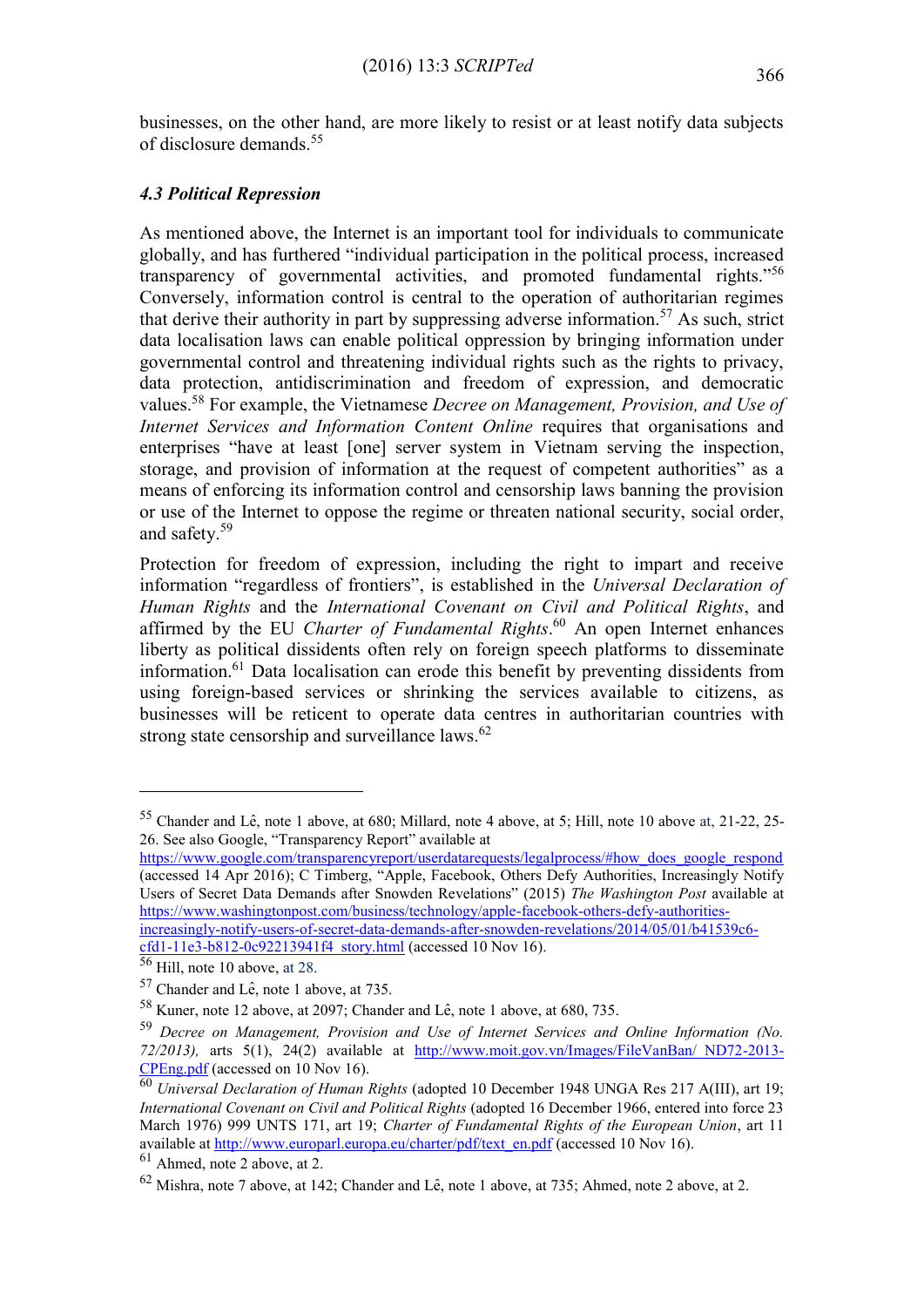While this is usually raised as a concern with respect to authoritarian states, liberal states have also used data controls to undermine the civil rights of their citizens and residents citing security, privacy, law enforcement, and social-economic reasons.<sup>63</sup> This can have a pernicious and long-lasting effect, forming a precedent from which data controls continue or even enlarge. Moreover, it weakens the position of liberal countries to decry authoritarian regimes' information controls.<sup>64</sup>

# **5. Economic Effects**

Data localisation laws are often hailed as a means of boosting domestic economic development; however, there are compelling reasons to believe that data localisation laws could result in adverse economic effects.<sup>65</sup>

# *5.1 Domestic Economy*

Data localisation laws can be a strategy for responding to the "American Internet hegemony" whereby countries aim to provide local businesses with a competitive advantage to increase their share of domestic IT markets otherwise dominated by US IT companies.<sup>66</sup> For example, laws that require domestic data storage also require the establishment of local data centres, with their associated infrastructure investment and local jobs. This incentive may be particularly high where a telecom monopoly exists; for example, the main benefactors of the Russian data localisation law will be Rostec, a state-owned supplier of IT infrastructure and software, and Rostelcom, the monopoly telecommunications provider in Russia.<sup>67</sup>

There is scepticism, however, as to whether data localisation requirements actually benefit domestic economies, as their adoption has correlated to a negative impact on the enacting countries' GDPs.<sup>68</sup> Any economic gains in the domestic economy would likely be limited to a few local enterprises, data centres, and ancillary businesses, with a limited number of new jobs and much of the associated IT equipment likely being imported.<sup>69</sup> Such gains are small compared to the significant harms that would befall

<sup>63</sup> Chander and Lê, note 1 above, at 737.

<sup>64</sup> Chander and Lê, note 1 above, at 738; N Saito, "Whose Liberty? Whose Security? The USA PATRIOT Act in the Context of COINTELPRO and Unlawful Repression of Political Dissent" (2002) 81 *Oregon Law Review* 1051-1131, at 1059–60.

<sup>65</sup> Chander and Lê, note 1 above, at 713; Mishra, note 7 above, at 145.

<sup>66</sup> Hill Growth, note 10 above, at 19; Mishra, note 7 above, at 137-138.

<sup>67</sup> Mishra, note 7 above, at 147; J Verge, "Firms Rethink Russian Data Center Strategy, as Data Sovereignty Law Nears Activation" (2015) available at [http://www.datacenterknowledge.com/archives/2015/07/21/russian-data-localization-law-spurs-data](http://www.datacenterknowledge.com/archives/2015/07/21/russian-data-localization-law-spurs-data-center-strategy-changes/)[center-strategy-changes/](http://www.datacenterknowledge.com/archives/2015/07/21/russian-data-localization-law-spurs-data-center-strategy-changes/) (accessed 10 Nov 16).

<sup>&</sup>lt;sup>68</sup> M Bauer et al, "The Economic Importance of Getting Data Protection Right: Protecting Privacy, Transmitting Data, Moving Commerce" (2013) available at [https://www.uschamber.com/sites/default/files/documents/files/020508\\_EconomicImportance\\_Final\\_R](https://www.uschamber.com/sites/default/files/documents/files/020508_EconomicImportance_Final_Revised_lr.pdf) evised lr.pdf (accessed 10 Nov 16); M Bauer et al, "The Costs of Data Localization: Friendly Fire on Economic Recovery" (2016) *ECIPE* Occasion Paper No 3/2014 available at http://www.ecipe.org/app/uploads/2014/12/OCC32014\_1.pdf (accessed 10 Nov 16); M Bauer et al, "Data Localization in Russia: A Self-Imposed Sanction" (2015) *ECIPE Policy Brief* No 6/2015. [http://www.ecipe.org/app/uploads/2015/06/Policy-Brief-062015\\_Fixed.pdf](http://www.ecipe.org/app/uploads/2015/06/Policy-Brief-062015_Fixed.pdf) (accessed 10 Nov 16).

 $69$  Chander and Lê, note 1 above, at 722-23.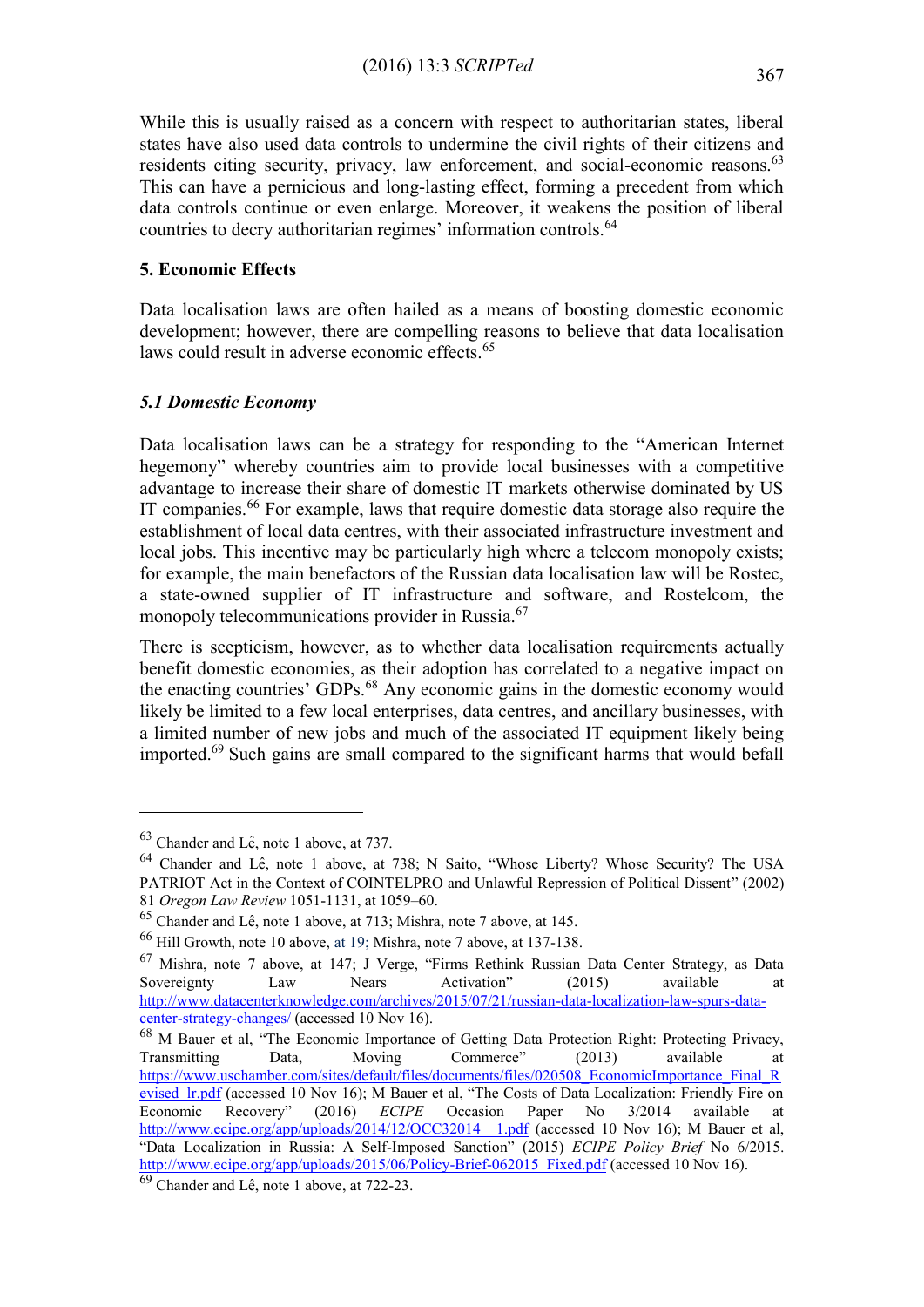the remainder of the digital economy.<sup>70</sup> Firstly, introduction of data localisation requirements inevitably results in increased initial and on-going costs for users, including domestic businesses, as local data services incur significant infrastructure, data migration, and service related costs without enjoying the same efficiencies or economies of scale as global businesses.<sup>71</sup> Moreover, services may be unavailable if the associated costs are too high and the markets too small to make offering such services economical.<sup>72</sup> This could prevent domestic businesses from scaling up and participating in the global digital economy, particular in emerging economies that lack the technical infrastructure that is currently available online.<sup>73</sup> Secondly, data localisation laws are expected to reduce access to global services for Internet users if businesses are opt to withdraw from relevant jurisdictions rather than comply.<sup>74</sup> This will hamper the activities of domestic businesses, which may impair innovation and competitiveness by precluding local companies from using and building upon technological advancements, such as global cloud computing platforms.<sup>75</sup> This issue also concerns traditional businesses offering tangible goods and services that benefit from unfettered Internet access.<sup>76</sup> The establishment of local data centres may also have unintended consequences; for example, data centres use a great deal of electricity, which may result in local businesses suffering power scarcities and paying higher power costs, particularly in developing countries.<sup> $77$ </sup>

#### *5.2 International Trade*

International trade may also be negatively impacted by data localisation restrictions.<sup>78</sup> Firstly, it may create an avoidance effect whereby businesses eschew providing services in the country, eroding foreign investment.<sup>79</sup> Secondly, data localisation laws may prompt reciprocal protectionism as other countries erect retaliatory trade barriers, harming consumers and limiting domestic companies' ability to expand internationally via the Internet.<sup>80</sup>

Thirdly, data localisation laws may exclude countries from certain multilateral trade agreements that preclude the use of data localisation requirements. By way of example, the recent Trans-Pacific Partnership (TPP) agreement sets out that "(n)o Party shall require a covered person to use or locate computing facilities in that

- <sup>78</sup> *Ibid*, 681.
- <sup>79</sup> *Ibid*, 726.
- <sup>80</sup> *Ibid*, 713,726.

<sup>70</sup> *Ibid*.

<sup>&</sup>lt;sup>71</sup> I Mihaylova, "Could the Recently Enacted Data Localization Requirements in Russia Backfire?" (2016) *University of St. Gallen Law School Law and Economics Research Paper Series Working Paper No. 2015-07* at 6, 8 available at [http://papers.ssrn.com/sol3/papers.cfm?abstract\\_id=2629533](http://papers.ssrn.com/sol3/papers.cfm?abstract_id=2629533) (accessed 10 Nov 16).

<sup>72</sup> Chander and Lê, note 1 above, at 723.

<sup>73</sup> *Ibid*, 728.

<sup>74</sup> *Ibid*, 721. See also G Bovt, "Will Data Law Isolate Russia Further?" (2015) *The Moscow Times*  available at [http://www.themoscowtimes.com/opinion/article/will-data-law-isolate-russia-further-op](http://www.themoscowtimes.com/opinion/article/will-data-law-isolate-russia-further-op-ed/529229.html)[ed/529229.html](http://www.themoscowtimes.com/opinion/article/will-data-law-isolate-russia-further-op-ed/529229.html) (accessed on 10 Nov 16).

<sup>75</sup> Chander and Lê, note 1 above, at 721, 723, 728.

<sup>76</sup> *Ibid*, 727.

<sup>77</sup> *Ibid*, 721,723.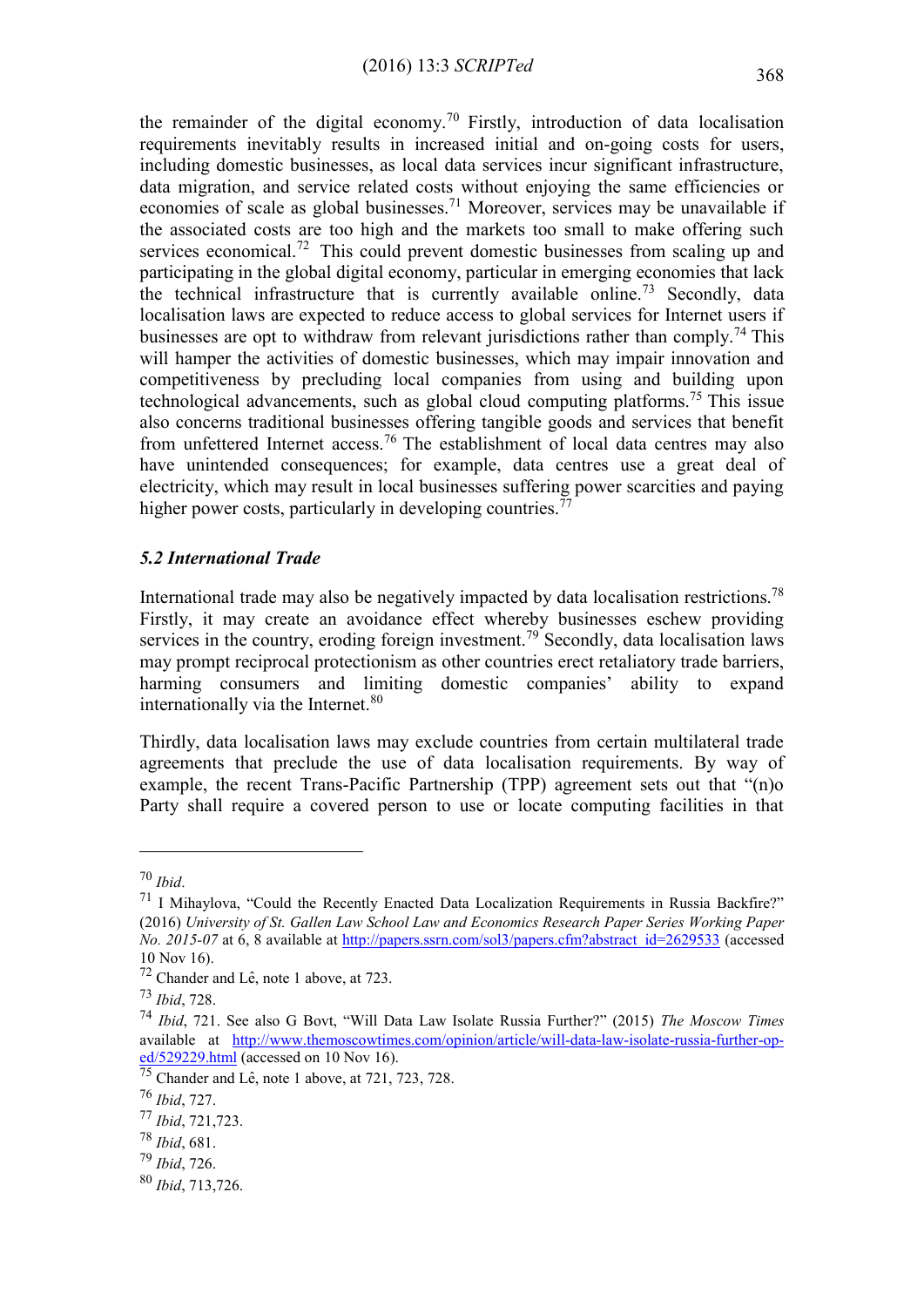Party's territory as a condition for conducting business in that territory," subject only to limited exceptions.<sup>81</sup>

# **6. The Russian Example**

# *6.1 Russian Data Localisation Law*

Russia is a large and increasingly important market for businesses around the world, and was found to be one of the most connected emerging markets in 2014.<sup>82</sup> Many global businesses have an established presence in the country through Russian users, customers and employees.<sup>83</sup> The significance of the Russian market and the vast breadth of the Russian localisation requirements make its recent data localisation law germane to this discussion, particularly with respect to individual rights and the digital economy.

After considering data sovereignty requirements for several years, in July 2014 the Russian parliament enacted *Federal Law No 242-FZ*, amending *Federal Law No 152- FZ on Personal Data* to include data localisation requirements.<sup>84</sup> Neither the legislation nor its limited accompanying materials contained detailed information regarding the motives or justification; however, Russian officials have stated policy objectives of national security and the protection of Russian citizens' privacy. $85$  The new law was originally set to come into force on September 1, 2016; however, in late 2014, its effective date was advanced to September 1,  $2015$ .<sup>86</sup>

Roskomnadzor, Russia's Federal Service for Supervision in the Sphere of Telecom, Information Technologies and Mass Communications, is responsible for enforcing the legislation. It conducts supervisory activities including audits of operators and systematic monitoring of the Internet. $87$  Failure to comply with the localisation

<sup>81</sup> Office of the United States Trade Representative, *Trans-Pacific Partnership,* art 14.13 available at <https://ustr.gov/trade-agreements/free-trade-agreements/trans-pacific-partnership/tpp-full-text> (accessed on 10 Nov 16)*;* Geist, note 12 above.

 $82$  J Manyika et al, "Global Flows in a Digital Age: How Trade, Finance, People, and Data Connect the World Economy" (2014) available at

[http://www.mckinsey.com/insights/globalization/global\\_flows\\_in\\_a\\_digital\\_age](http://www.mckinsey.com/insights/globalization/global_flows_in_a_digital_age) (accessed 10 Nov 16); Bowman, note 9 above.

<sup>83</sup> Bowman, note 9 above.

<sup>84</sup> *Federal Law No 242-FZ of July 21, 2014 On Amending Some Legislative Acts Of The Russian Federation In As Much As It Concerns Updating The Procedure For Personal Data Processing In Information-Telecommunication Networks*, unofficial translation provided by the Austrian Chamber of Commerce available at [http://wko.at/ooe/Branchen/Industrie/Zusendungen/FEDERAL\\_LAW.pdf](http://wko.at/ooe/Branchen/Industrie/Zusendungen/FEDERAL_LAW.pdf) (accessed 10 Nov 16); D Polatin-Reuben and J Wright, "An Internet with BRICS Characteristics: Data Sovereignty and the Balkanisation of the Internet" (2014) *4th USENIX Workshop on Free and Open Communications on the Internet (FOCI 14)* available at <https://www.usenix.org/conference/foci14/workshop-program/presentation/polatin-reuben> (accessed 10 Nov 16) at 3; A Savelyev, "Russia's New Personal Data Localization Regulations: A Step Forward or a Self-Imposed Sanction?" (2016) 32 *Computer Law & Security Review* 128-145, at 130.

<sup>85</sup> Mishra, note 7 above, at 137; Savelyev, note 84 above, at 130.

<sup>86</sup> *Federal Law No. 526-FZ*, as cited in N Gulyaeva, M Sedykh and B Cohen, "Russia Changes Effective Date of Data Localization Law to September 2015" (2015) available at [http://www.hldataprotection.com/2015/01/articles/international-eu-privacy/russia-changes-effective](http://www.hldataprotection.com/2015/01/articles/international-eu-privacy/russia-changes-effective-date-of-data-localization-law-to-september-2015/)[date-of-data-localization-law-to-september-2015/](http://www.hldataprotection.com/2015/01/articles/international-eu-privacy/russia-changes-effective-date-of-data-localization-law-to-september-2015/) (accessed 10 Nov 16).

<sup>87</sup> Savelyev, note 84 above, at 134; Roskomnadzor Plan for Audits (2016) available at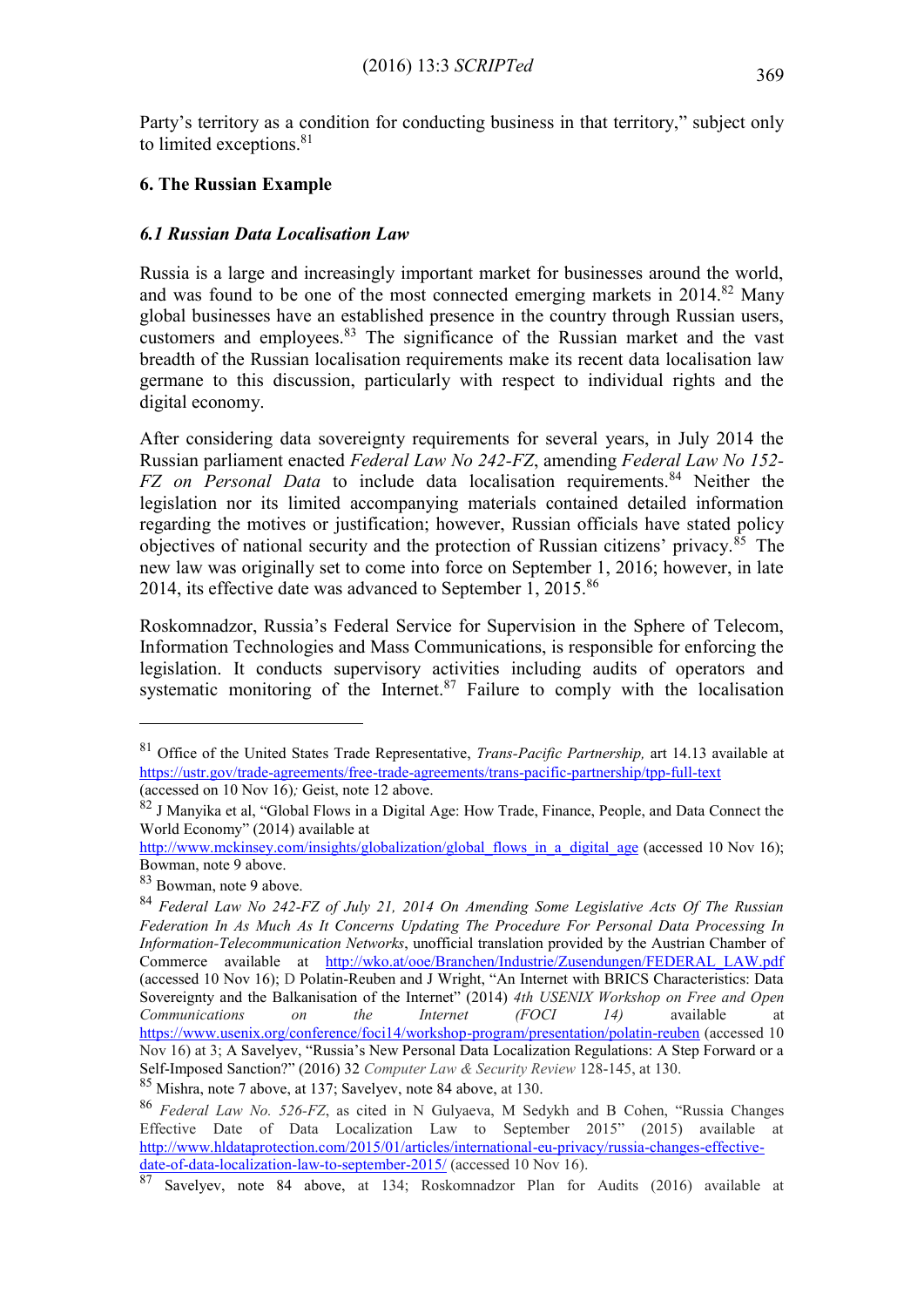obligations may lead to consequences against operators including fines, having access to the offending service blocked, and having the operator and the relevant IP address included in a "black list" registry of offenders maintained by Roskomnadzor.<sup>88</sup>

The legislation requires that all operators "ensure the recording, systematisation, accumulation, storage, adjustment (update, modification), extraction of personal data of citizens of the Russian Federation by means of data bases, situated on the territory of the Russian Federation."<sup>89</sup> The statute does not specify how long local storage must persist, which has been interpreted as meaning that it must be stored indefinitely.<sup>90</sup>

# *6.2 Uncertainty in the Legislation*

There is considerable uncertainty with respect to the precise scope of the Russian data localisation legislation.<sup>91</sup> In August 2015, Roskomnadzor's unofficial clarifications, developed in the course of discussions between regulators and stakeholders in the business community, were released.<sup>92</sup> However, it must be noted that the interpretations set out in Roskomnadzor's unofficial clarification do not always coincide with the language of the statute, leaving open the possibility that the implementation may occur in a different manner than was depicted in the clarification.<sup>93</sup> As such, the ambiguities described below create the possibility that the statute could be implemented in a remarkably wide-reaching manner.<sup>94</sup>

Firstly, there is a fundamental difficulty under the statute for operators to determine what data are subject to the law.<sup>95</sup> Distinguishing personal data from non-personal data for data localisation purposes is extremely complex.<sup>96</sup> Moreover, in contrast to

[https://www.huntonprivacyblog.com/files/2016/01/Plan\\_dejatel6nosti\\_CFO222.pdf](https://www.huntonprivacyblog.com/files/2016/01/Plan_dejatel6nosti_CFO222.pdf) (accessed 10 Nov 16), cited in English by N Gulyaeva, M Sedykh and B Cohen, "Russia Releases Data Localization Inspection Plan for 2016" (2016) available at [http://www.hldataprotection.com/2016/02/articles/international-eu-privacy/russia-releases-data](http://www.hldataprotection.com/2016/02/articles/international-eu-privacy/russia-releases-data-localization-inspection-plan-for-2016/)[localization-inspection-plan-for-2016/](http://www.hldataprotection.com/2016/02/articles/international-eu-privacy/russia-releases-data-localization-inspection-plan-for-2016/) (accessed 10 Nov 16).

<sup>88</sup> *Federal Law No 152 of July 27, 2006 on Personal Data*, unofficial translation provided by the Austrian Chamber of Commerce available at

[http://wko.at/ooe/Branchen/Industrie/Zusendungen/FEDERAL\\_LAW.pdf](http://wko.at/ooe/Branchen/Industrie/Zusendungen/FEDERAL_LAW.pdf) (accessed 15 Apr 2016), art 15.5, as amended by *Federal Law No. 242-FZ*, note 84 above, art 1; Savelyev, note 84 above, at 135; Bowman, note 9 above.

<sup>89</sup> *Federal Law No. 242-FZ*, note 84 above, art 2.

<sup>90</sup> Mihaylova, note 71 above, at 6.

 $\frac{91}{92}$  Millard, note 4 above, at 3.

<sup>92</sup> Roskomnadzor, Unofficial Clarifications available at <http://minsvyaz.ru/ru/personaldata/#1438546984884> (accessed 10 Nov 16) as cited in English by N Gulyaeva, M Sedykh and B Cohen, "Russia Update: Regulator Publishes Data Localization Clarifications" (2015) available at [http://www.hldataprotection.com/2015/08/articles/international-eu](http://www.hldataprotection.com/2015/08/articles/international-eu-privacy/russia-update-regulator-publishes-data-localization-clarifications/)[privacy/russia-update-regulator-publishes-data-localization-clarifications/](http://www.hldataprotection.com/2015/08/articles/international-eu-privacy/russia-update-regulator-publishes-data-localization-clarifications/) (accessed 10 Nov 16); Savelyev, note 84 above, at 130.

<sup>93</sup> V Shaftan, "Russian Data Protection Authority Explains Data Localization Law; Says Cross-Border Transfer Still Permitted" (2014) available at [http://www.dataprotectionreport.com/2015/08/russian](http://www.dataprotectionreport.com/2015/08/russian-data-protection-authority-explains-data-localization-law-says-cross-border-transfer-still-permitted/)[data-protection-authority-explains-data-localization-law-says-cross-border-transfer-still-permitted/](http://www.dataprotectionreport.com/2015/08/russian-data-protection-authority-explains-data-localization-law-says-cross-border-transfer-still-permitted/) (accessed 10 Nov 16).

 $94$  Mihaylova, note 71 above, at 5; Savelyev, note 84 above, at 132.

<sup>95</sup> Mishra, note 7, at 141.

<sup>96</sup> Bauer, "Data Localization in Russia", note 68 above.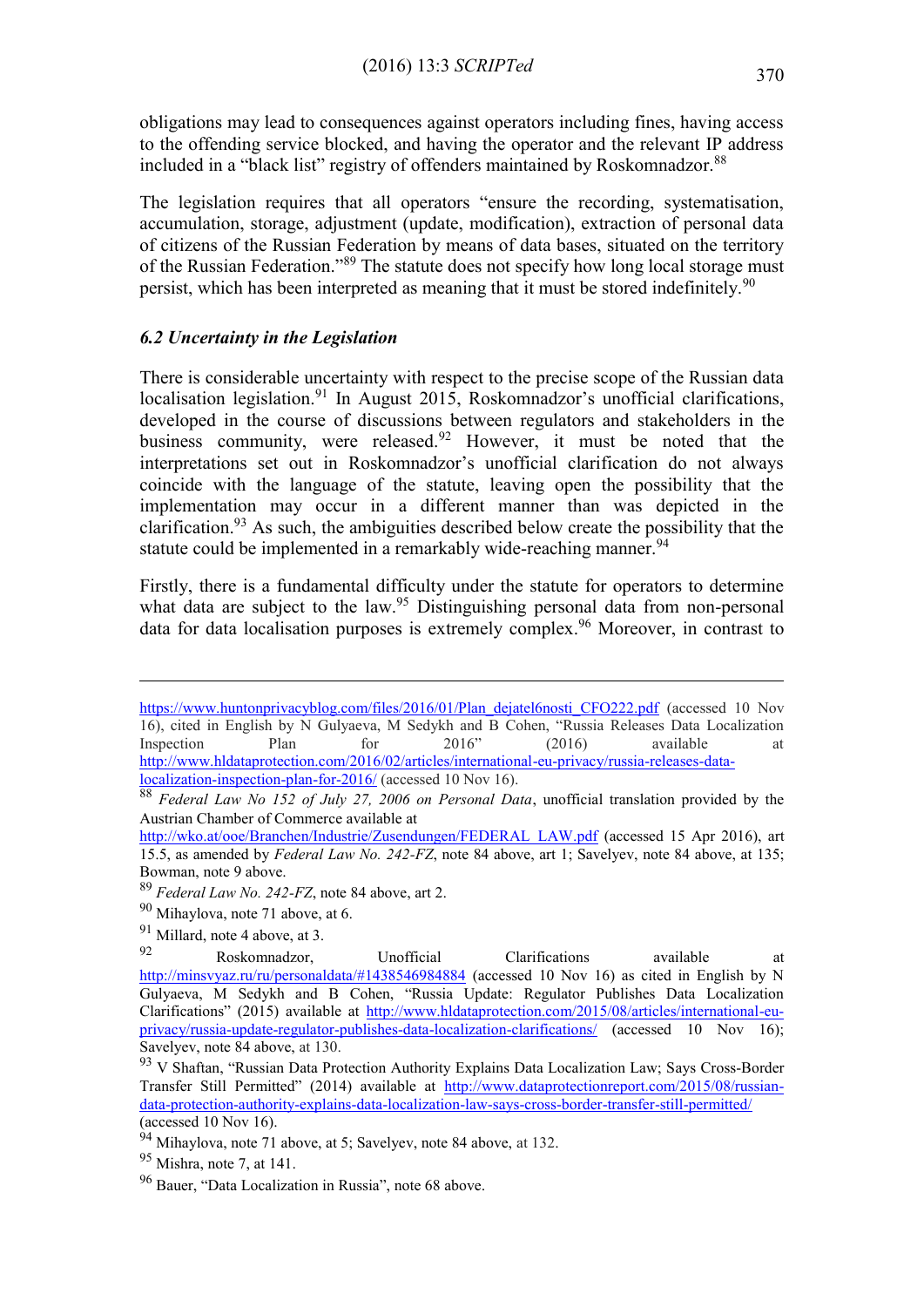other countries' data localisation regimes, Russia's law applies to personal data based on citizenship, an unusual distinction compared to more common distinctions based on industry or information type.<sup>97</sup> It is not clear whether the requirement applies to data of Russian citizens located outside of the country.<sup>98</sup> Moreover, most data operators do not know the nationality of their data subjects, and requiring this information is an unnecessary collection of sensitive personal data since citizenship is irrelevant for the provision of most online services.<sup>99</sup> In light of this limitation, Roskomnadzor has suggested that it may substitute data originating in Russia for citizenship; that is, the law will apply to all personal data collected in Russia, presumably including that of non-citizens.<sup>100</sup>

Secondly, the law's application is extremely broad, applying to any entity, local or foreign, that stores or processes the personal data of Russian citizens on foreign servers.<sup>101</sup> The unofficial clarification released by Roskomnadzor states that the law will be construed to apply to foreign entities that purposefully direct activities "aimed at the territory of the Russian Federation" and extracts benefits from such activities. Roskomnadzor has interpreted this to include having a physical presence in Russia, using a Russian domain name, using the Russian language or currency, marketing in Russia, having a Russian contact phone number, or delivering goods and services (including digital) in Russia; however, as this list is not exhaustive, foreign entities may lack certainty as to whether the law applies to them.<sup>102</sup> In order to comply with the law, entities based outside of the country will need to establish local data server facilities in Russia. Some companies with significant business in Russia are doing so, such as Booking.com and Samsung.<sup>103</sup> Others, however, are expected to exit the market.<sup>104</sup>

Thirdly, it is not clear from the statutory language whether operators may transfer personal data abroad; however, international transfers seem to be at odds with the purpose of protecting Russian citizens from foreign surveillance.<sup>105</sup> Roskomnadzor's unofficial guidance states that the statute does not prevent copies of relevant personal

<sup>97</sup> Bowman, note 9 above; Mihaylova, note 71 above, at 5; Savelyev, note 84 above, at 132.

<sup>98</sup> Millard, note 4 above, at 3.

<sup>99</sup> Savelyev, note 84 above, at 132.

<sup>&</sup>lt;sup>100</sup> Letter of Roskomnadzor No. 08AII-3572 of 19 January 2015, § 5, as cited by Savelyev, note 84 above, at 132.

<sup>&</sup>lt;sup>101</sup> Mihaylova, note 71 above, at 5.

<sup>102</sup> Bowman, note 9 above; Roskomnadzor, Unofficial Clarifications available at <http://minsvyaz.ru/ru/personaldata/#1438546984884> (accessed 10 Nov 16) as cited in English by V Shaftan, "Russian Data Protection Authority Explains Data Localization Law; Says Cross-Border Transfer Still Permitted" (2014) available at [http://www.dataprotectionreport.com/2015/08/russian](http://www.dataprotectionreport.com/2015/08/russian-data-protection-authority-explains-data-localization-law-says-cross-border-transfer-still-permitted/)[data-protection-authority-explains-data-localization-law-says-cross-border-transfer-still-permitted/](http://www.dataprotectionreport.com/2015/08/russian-data-protection-authority-explains-data-localization-law-says-cross-border-transfer-still-permitted/) (accessed 10 Nov 16); Savelyev, note 84 above, at 137.

<sup>103</sup> Interview with A Zharov (2015) available at<http://rkn.gov.ru/news/rsoc/news34448.htm> (accessed 10 Nov 16), cited in English by N Gulyaeva, M Sedykh and B Cohen, "Russian Data Localization: Two Months In" (2015) available at [http://www.hldataprotection.com/2015/10/articles/international](http://www.hldataprotection.com/2015/10/articles/international-eu-privacy/russian-data-localization-two-months-in/)[eu-privacy/russian-data-localization-two-months-in/](http://www.hldataprotection.com/2015/10/articles/international-eu-privacy/russian-data-localization-two-months-in/) (accessed 10 Nov 2016).

 $\overline{104}$  Verge, note 67 above.

 $105$  Savelyev, note 84 above, at 132.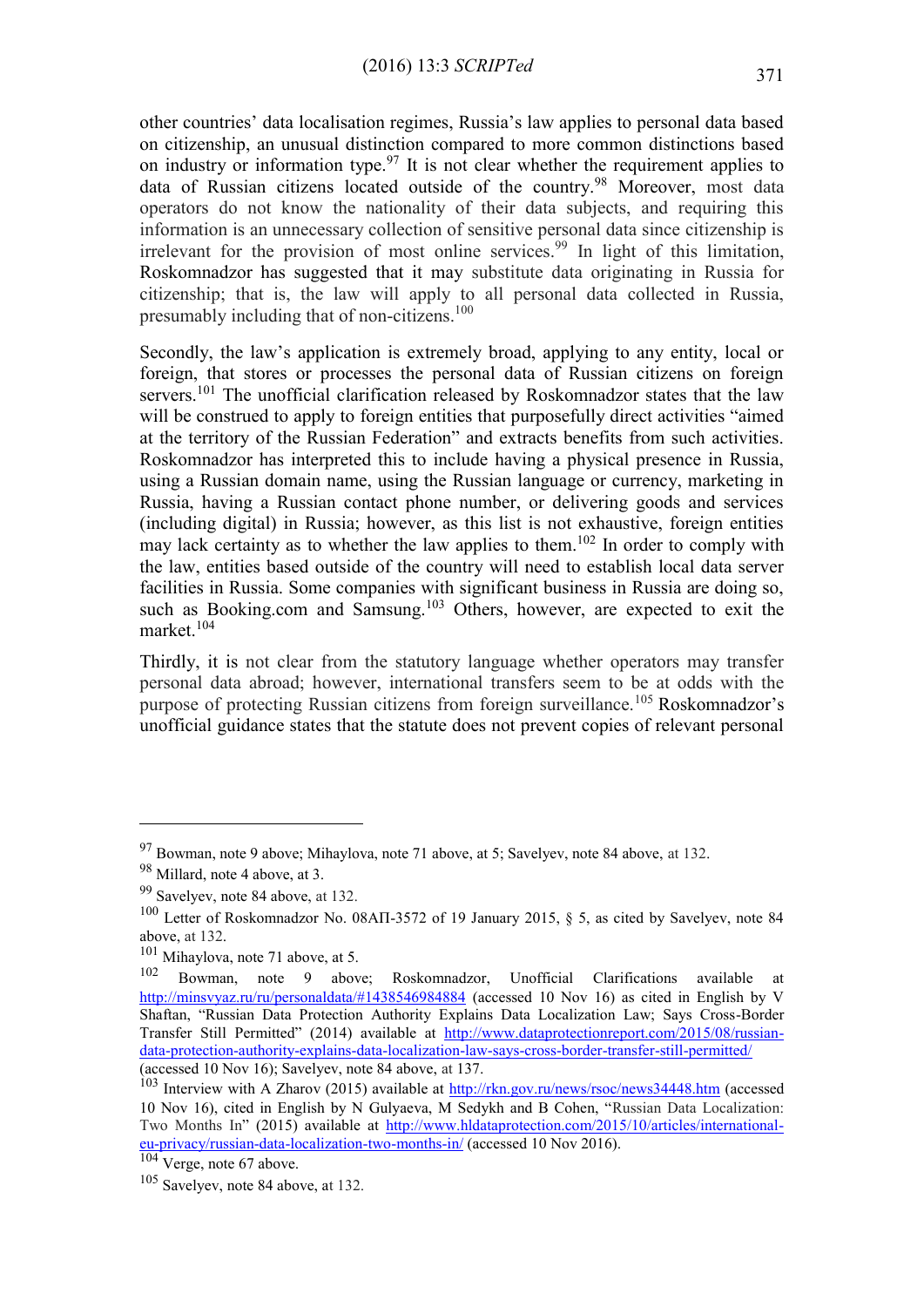information being transmitted outside Russia provided it is initially uploaded in Russia and that copy is maintained on a server within the country.<sup>106</sup>

#### *6.3 Associated Risks*

Russia's localisation requirements illustrate the associated legal, technical, economic and rights risks to Russian citizens and domestic and global businesses. Firstly, the localisation requirements are expected to have a significant impact on the Russian economy, as well as the global digital economy.<sup>107</sup> Domestically, the law imposes strict localisation requirements that will likely result in users bearing the costs of the localisation scheme, global companies withdrawing from the market, and Russian businesses facing higher barriers to entering the global market.<sup>108</sup> Secondly, requiring that a copy of all personal data be kept on Russian soil risks the security and privacy of Russian personal data whereby a virtual jackpot of data is made available to potential hackers as well as state surveillance organs.<sup>109</sup> Finally, and perhaps most alarmingly, there is significant concern that Roskomnadzor will use the legislation as a tool to repress political dissent through online platforms. Subversive information from the outside world could be supressed via a massive blocking of access to foreign web sites for non-compliance with data localisation provisions, particularly given the possibility that the ambiguities in the legislation could be interpreted in such a way as to make compliance exceedingly difficult.<sup>110</sup> Residents will have fewer platforms on which to exercise freedom of expression, while the prospect of lower barriers to domestic surveillance may have a chilling effect. It has been argued that taken far enough, "Russia may even succeed in splintering the web, breaking off from the global Internet a Russian intranet that's easier for it to control."<sup>111</sup>

## **7. Conclusion**

1

Given the Internet's borderless nature and the resulting unpredictability of the location of data at any particular time, the lack of consistently high protections for the rights of individuals and their data in every country is legitimately concerning, especially in light of breaches such as Snowden's revelations on the PRISM programme. As such, data localisation requirements are being held up as a means of imposing national ideals and values concerning the protection of individual rights on the Internet.<sup>112</sup> Moreover, the establishment of such laws is in part attributable to populist politics, providing a comforting and easily understood solution to people's fears relating to globalisation and its threats to national or regional identities and values.<sup>113</sup> In practice, however, data localisation laws are unlikely to be effective in achieving their desired purposes – they will not provide absolute protection against

<sup>106</sup> Roskomnadzor Unofficial Clarifications, note 102 above; Millard, note 4 above, at 4; Savelyev, note 84 above, at 132.

<sup>107</sup> Bauer, "Data Localization in Russia", note 68 above.

<sup>108</sup> Mihaylova, note 71 above, at 8.

<sup>109</sup> Millard, note 4 above, at 4.

<sup>110</sup> Savelyev, note 84 above, at 135; Mishra, note 7 above, at 137.

<sup>111</sup> A Soldatov and I Borogan, "Russia's Surveillance State" (2013) 30 *World Policy Journal* 23-30, at 24.

<sup>112</sup> Rauhofer, note 36 above, at 25; Castro, note 3 above, at 10; Kuner, note 12 above, at 2095, 2098.

<sup>113</sup> Hill, note 10 above, at 23-24; Kuner, note 12 above, at 2092, 2098.